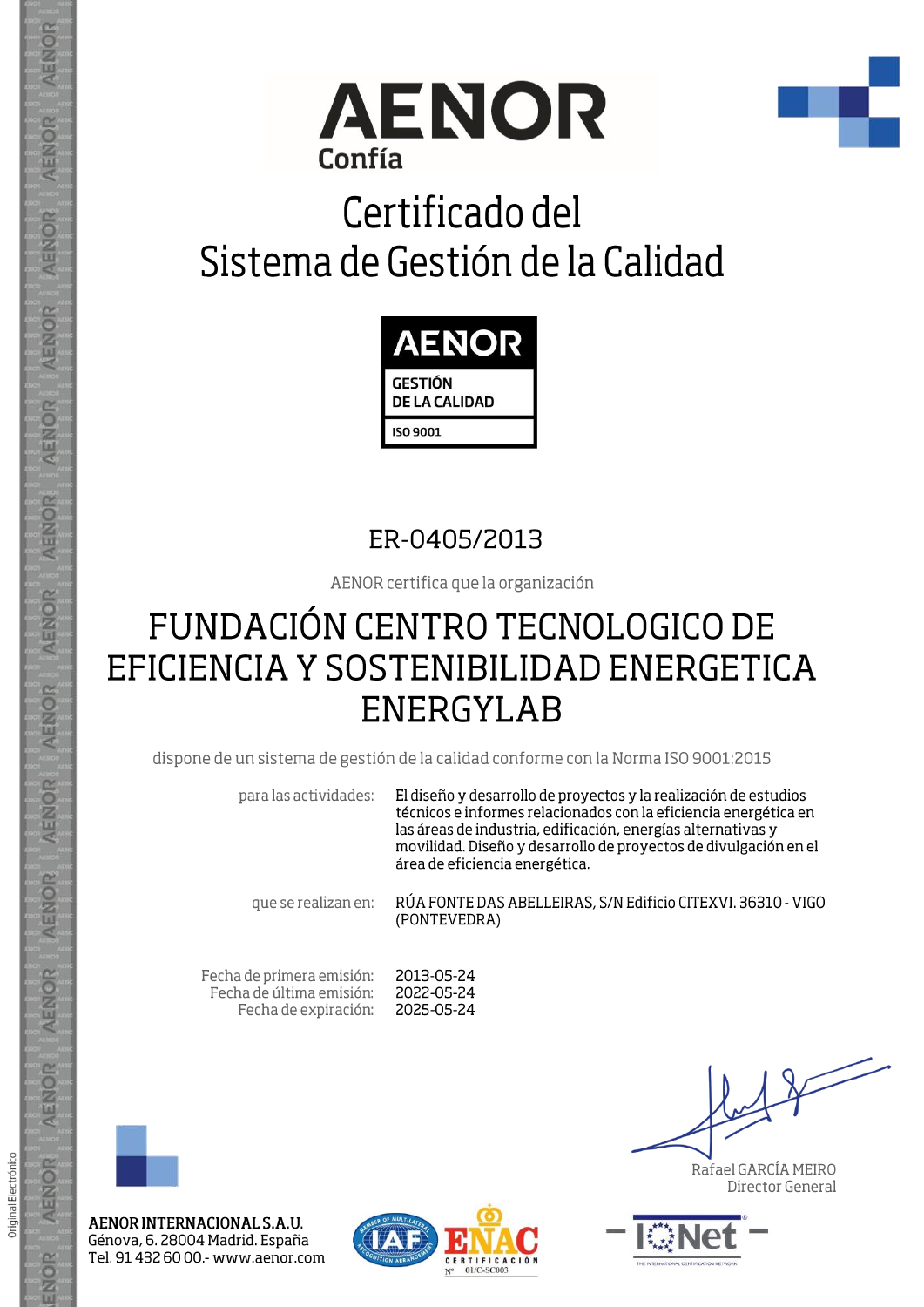



## Certificado del Sistema de Gestión Ambiental



### GA-2013/0173

AENOR certifica que la organización

## FUNDACIÓN CENTRO TECNOLOGICO DE EFICIENCIA Y SOSTENIBILIDAD ENERGETICA **ENERGYLAB**

dispone de un sistema de gestión ambiental conforme con la Norma ISO 14001:2015

para las actividades:

El diseño y desarrollo de proyectos y la realización de estudios técnicos e informes relacionados con la eficiencia energética en las áreas de industria, edificación, energías alternativas y movilidad. Diseño y desarrollo de proyectos de divulgación en el área de eficiencia energética.

que se realiza/n en:

RÚA FONTE DAS ABELLEIRAS, S/N Edificio CITEXVI. 36310 - VIGO (PONTEVEDRA)

Fecha de primera emisión: Fecha de última emisión: Fecha de expiración: 2013-05-24 2022-05-24 2025-05-24



Original Electrónico

AENOR

ENOR

AENOR INTERNACIONAL S.A.U. Génova, 6. 28004 Madrid. España Tel. 91 432 60 00 .- www.aenor.com



Rafael GARCÍA MEIRO Director General

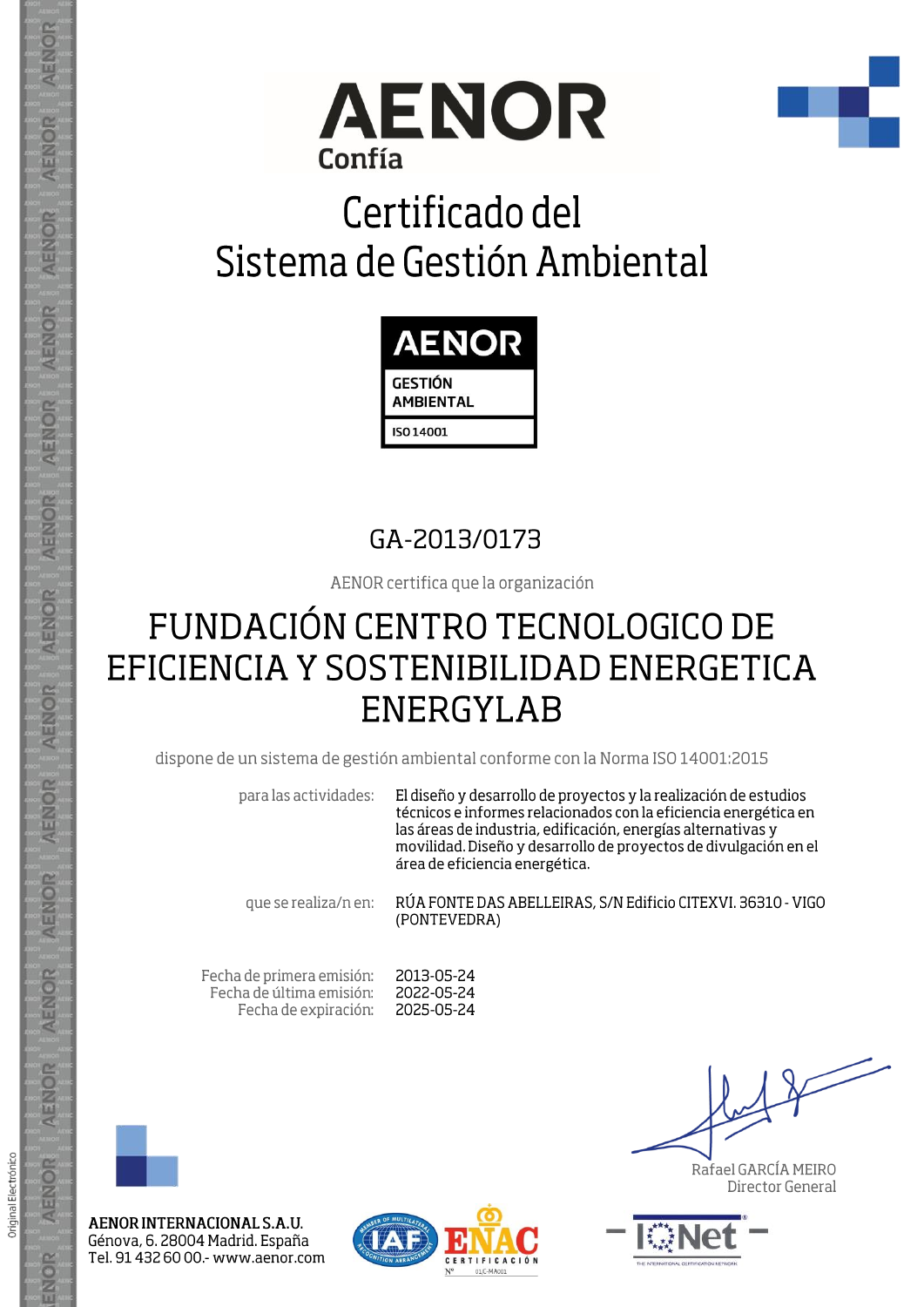| FCAV Brazil FONDONORMA Venezuela ICONTEC Colombia Inspecta Sertifiointi Oy Finland INTECO Costa Rica                                               |  |
|----------------------------------------------------------------------------------------------------------------------------------------------------|--|
| IRAM Argentina JOA Japan KFO Korea MIRTEC Greece MSZT Hungary Nemko AS Norway NSAI Ireland                                                         |  |
| NYCE-SIGE México PCBC Poland Quality Austria Austria RR Russia SII Israel SIQ Slovenia                                                             |  |
| SIRIM QAS International Malaysia SQS Switzerland SRAC Romania TEST St Petersburg Russia TSE Turkey YUQS Serbia                                     |  |
| * The list of IONet partners is valid at the time of issue of this certificate. Updated information is available under www.ignet-certification.com |  |
|                                                                                                                                                    |  |
|                                                                                                                                                    |  |

# THE INTERNATIONAL CERTIFICATION NETWORK

# *CERTIFICATE*

*AENOR has issued an IQNet recognized certificate that the organization:*

### *FUNDACIÓN CENTRO TECNOLOGICO DE EFICIENCIA Y SOSTENIBILIDAD ENERGETICA ENERGYLAB*

*RÚA FONTE DAS ABELLEIRAS, S/N Edificio CITEXVI. 36310 - VIGO (PONTEVEDRA)*

*has implemented and maintains a*

*Quality Management System*

*for the following scope:* 

*The design and development of projects and the accomplishment of technical studies and reports related to the energy efficiency in the areas of industry, building, alternative energies and mobility. Design and project development of spreading in the area of energy efficiency.*

*which fulfills the requirements of the following standard*

*ISO 9001:2015*

*First issued on: 2013-05-24 Last issued: 2022-05-24 Validity date: 2025-05-24*

This attestation is directly linked to the IQNet Partner's original certificate and shall not be used as a stand*alone document*

*Registration Number: ES-0405/2013*

*Alex Stoichitoiu President of IQNet*

*Rafael GARCÍA MEIRO Chief Executive Officer*

IQNet Partners\*: AENOR *Spain* AFNOR Certification *France* APCER *Portugal* CCC *Cyprus* CISQ *Italy* CQC *China* CQM *China* CQS *Czech Republic* Cro Cert *Croatia* DQS Holding GmbH *Germany* EAGLE Certification Group *USA*

®